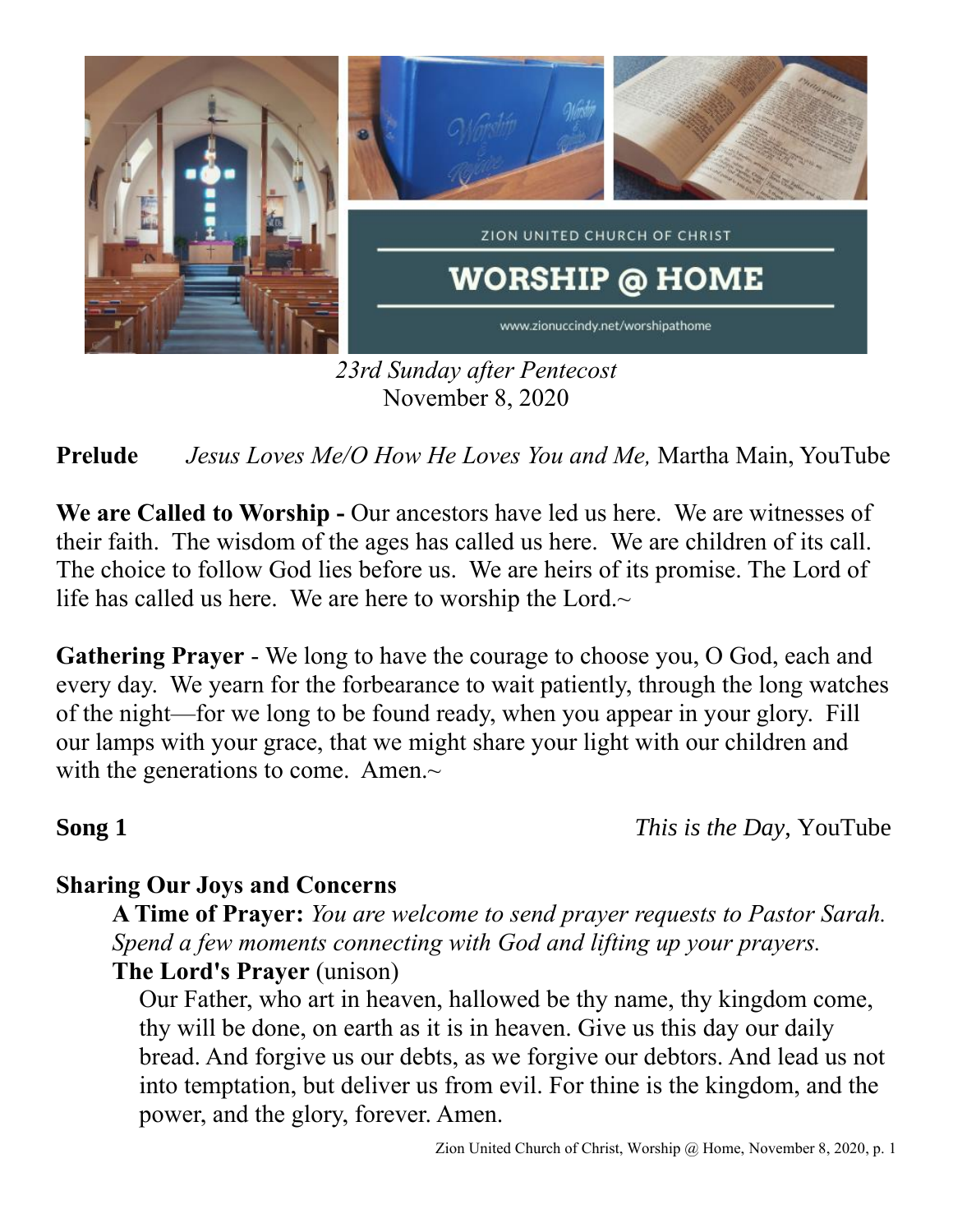| Song 2               | <i>Just A Closer Walk With Thee, YouTube</i>               |
|----------------------|------------------------------------------------------------|
| We Hear God's Word   | Matthew 7:7-8 $\&$ Philippians 4:6, included in reflection |
| <b>Special Music</b> | "Here I Am to Worship," Collin Bennington, Martha Main     |
| <b>Meditation</b>    | "Plodding Along," Michelle Van Dyke                        |

## **We Respond to God's Word with Our Giving**

## **Offertory**

You're invited to take out your checkbook in these moments. As you write out your offering, be prayerful with each letter and number. In times such as these, when money becomes tight and our economy is under strain, God invites us to be generous and give what we can. These are gifts we freely give, as we are able and as we are called.

We ask that you please mail in your offerings to our office. Zion United Church of Christ 8916 E. Troy Ave. Indianapolis, IN 46239

You can now submit your offerings on our website through a secure PayPal donation button. Please know that PayPal receives a 2.2% processing fee and a \$0.30 transaction charge. You are able to set up reoccurring, monthly payments. Check it out on our website at www.zionuccindy.net/donate.

**The Doxology** (Please sing the version that is most meaningful to you)

| <i>Version 1</i>                           | <i>Version 2</i>                                |
|--------------------------------------------|-------------------------------------------------|
| Praise God from whom all blessings flow;   | <i>Praise God from whom all blessings flow;</i> |
| Praise him all creatures here below;       | Praise God all creatures here below;            |
| <i>Praise him above, ye heavenly host:</i> | <i>Praise God for all that love has done;</i>   |
| Praise Father, Son, and Holy Ghost. Amen.  | Creator, Christ, and Spirit One. Amen.          |

**We Give Thanks** – We come before you, O God, with gifts in your name in the service of the world. We bring you this offering, as a symbol of our choice to follow you. Receive these gifts of love, that they may go forth as your blessing and wisdom for the world. Amen. $\sim$